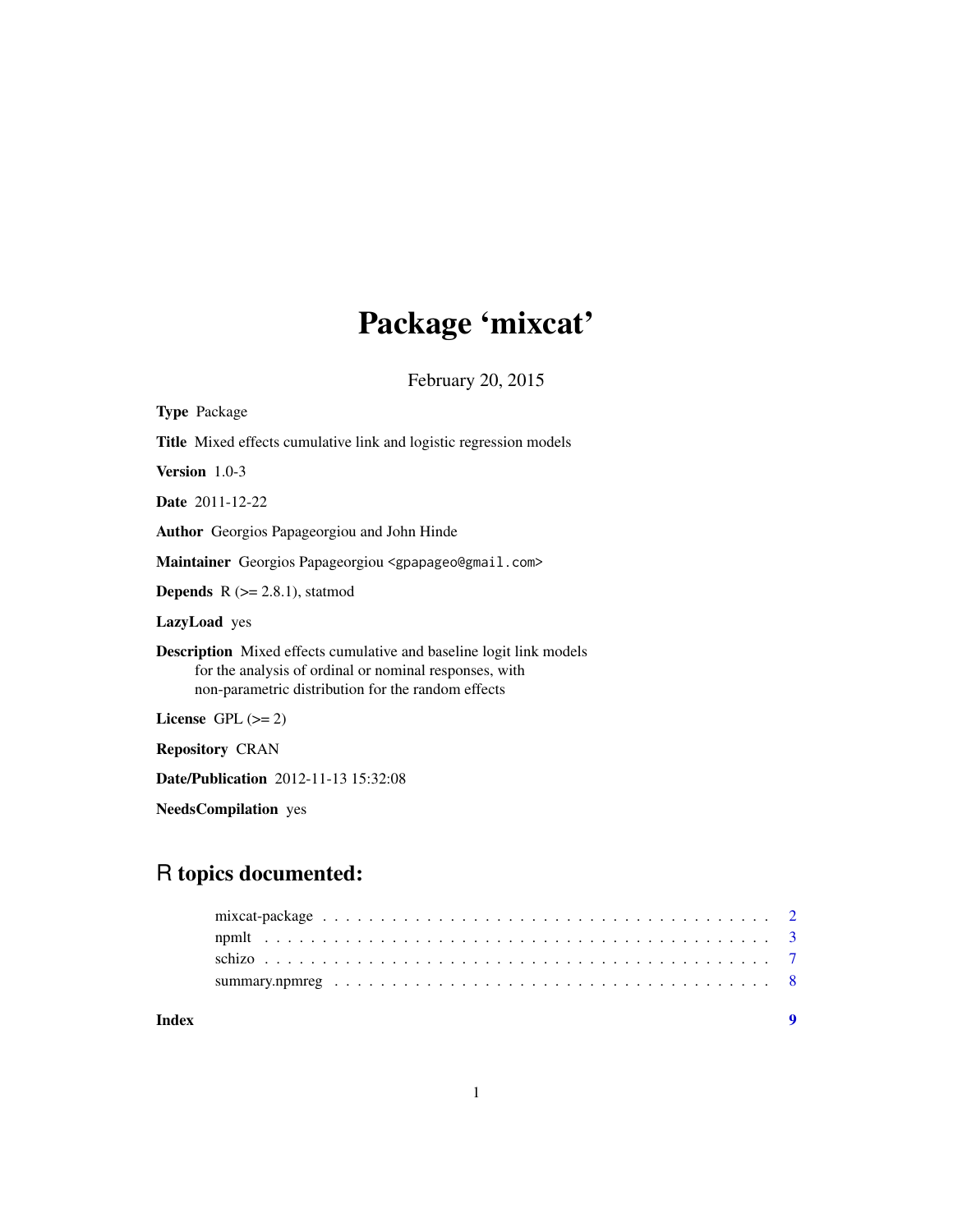#### Description

Mixed effects models for the analysis of binary or multinomial (ordinal or nominal) data with nonparametric distribution for the random effects. The main function is [npmlt](#page-2-1) and it fits cumulative and baseline logit models.

#### Details

| Package:  | mixcat        |
|-----------|---------------|
| Type:     | Package       |
| Version:  | $1.0 - 0$     |
| Date:     | 2011-09-11    |
| License:  | $GPL$ $(>=2)$ |
| LazyLoad: | no            |

This program is free software; you can redistribute it and/or modify it under the terms of the GNU General Public License as published by the Free Software Foundation; either version 2 of the License, or (at your option) any later version.

This program is distributed in the hope that it will be useful, but WITHOUT ANY WARRANTY; without even the implied warranty of MERCHANTABILITY or FITNESS FOR A PARTICULAR PURPOSE. See the GNU General Public License for more details.

For details on the GNU General Public License see <http://www.gnu.org/copyleft/gpl.html> or write to the Free Software Foundation, Inc., 51 Franklin Street, Fifth Floor, Boston, MA 02110- 1301, USA.

#### Acknowledgments

Papageorgiou's work was supported by the Science Foundation Ireland Research Frontiers grant 07/RFP/MATF448.

#### Author(s)

Georgios Papageorgiou and John Hinde (2011)

Maintainer: Georgios Papageorgiou <gpapageo@gmail.com>

#### References

Papageorgiou, G. and Hinde, J. (2012). Multivariate generalized linear mixed models with seminonparametric and smooth nonparametric random effects densities. Statistics and Computing 22, 79-92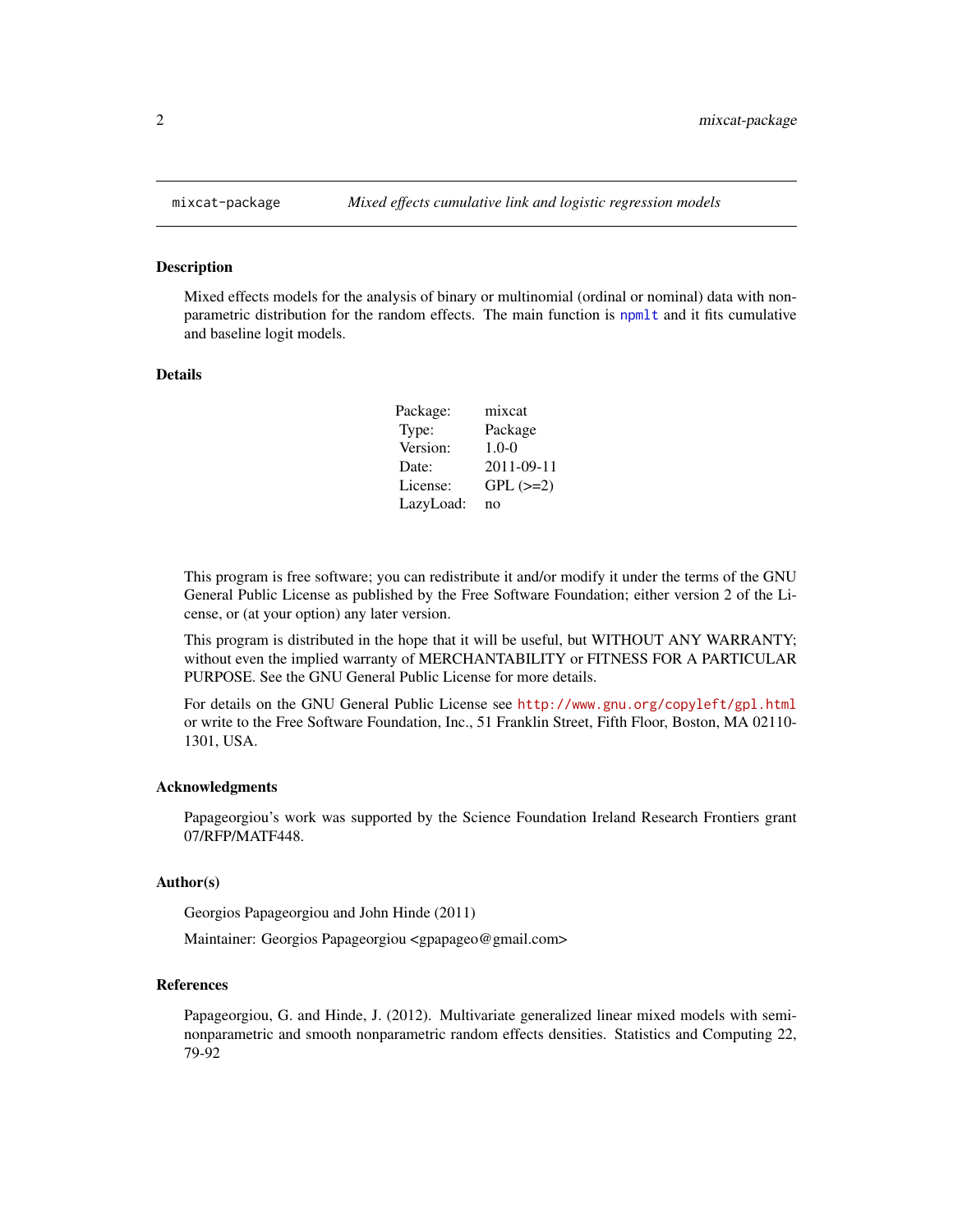#### <span id="page-2-0"></span>npmlt 3

# See Also

[npmlreg](#page-0-0)

#### <span id="page-2-1"></span>npmlt *Mixed effects cumulative link and logistic regression models*

## Description

Fits cumulative logit and baseline logit and link mixed effects regression models with non- parametric distribution for the random effects.

## Usage

```
npmlt(formula, formula.npo=~1, random=~1, id, k=1, eps=0.0001,
      start.int=NULL, start.reg=NULL, start.mp=NULL,
      start.m=NULL, link="clogit",
     EB=FALSE, maxit=500, na.rm=TRUE, tol=0.0001)
```
# Arguments

| formula     | a formula defining the response and the fixed, proportional odds, effects part of<br>the model, e.g. $y \sim x$ .                                                                                                                                                                                                                                                                                                       |
|-------------|-------------------------------------------------------------------------------------------------------------------------------------------------------------------------------------------------------------------------------------------------------------------------------------------------------------------------------------------------------------------------------------------------------------------------|
| formula.npo | a formula defining non proportional odds variables of the model. A response is<br>not needed as it has been provided in formula. Intercepts need not be provided<br>as they are always non proportional. Variables in formula. npo must be a subset<br>of the variables that appear in the right hand side of formula, e.g. $\sim x$ .                                                                                  |
| random      | a formula defining the random part of the model. For instance, random $=$ ~1<br>defines a random intercept model, while random $=$ $\sim$ 1+x defines a model with<br>random intercept and random slope for the variable $x$ . If argument $k=1$ , the<br>resulting model is a fixed effects model (see below). Variables in random must<br>be a subset of the variables that appear in the right hand side of formula. |
| id          | a factor that defines the primary sampling units, e.g. groups, clusters, classes, or<br>individuals in longitudinal studies. These sampling units have their own random<br>coefficient, as defined in random. If argument id is missing it is taken to be<br>id=seq(N), where N is the total number of observations, suitable for overdis-<br>persed independent multinomial data.                                      |
| k           | the number of mass points and masses for the non-parametric (discrete) random<br>effects distribution. If k=1 the function fits a fixed effects models, regerdless of<br>the random specification, as with k=1 the random effects distribution is degen-<br>erate at zero.                                                                                                                                              |
| eps         | positive convergence tolerance <i>epsilon</i> . Convergence is declared when the max-<br>imum of the absolute value of the score vector is less than <i>epsilon</i> .                                                                                                                                                                                                                                                   |
| start.int   | a vector of length (number of categories minus one) with the starting values the<br>fixed intercept(s).                                                                                                                                                                                                                                                                                                                 |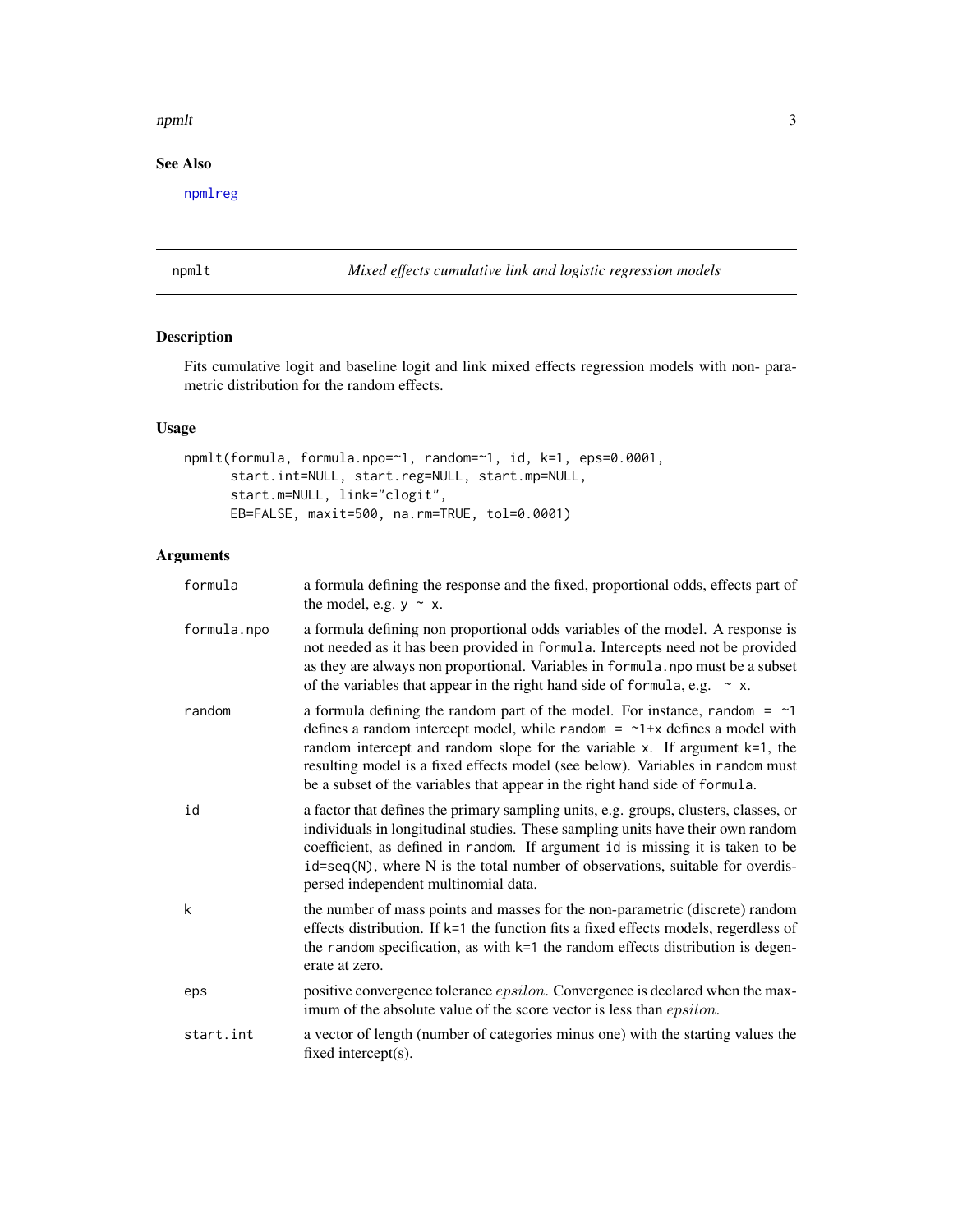| start.reg | a vector with the starting values for the regression coefficients. One starting<br>value for the proportional odds effects and (number of categories minus one)<br>starting values for the non proportional effects, in the same order as they appear<br>in formula.                                                                                                                                                                                                                                                                          |
|-----------|-----------------------------------------------------------------------------------------------------------------------------------------------------------------------------------------------------------------------------------------------------------------------------------------------------------------------------------------------------------------------------------------------------------------------------------------------------------------------------------------------------------------------------------------------|
| start.mp  | starting values for the mass points of the random effects distribution in the<br>form: (k starting values for the intercepts, k starting values for the first random<br>slope,).                                                                                                                                                                                                                                                                                                                                                              |
| start.m   | starting values for the masses of the random effects distribution: a vector of<br>length k with non-negative elements that sum to 1.                                                                                                                                                                                                                                                                                                                                                                                                          |
| link      | for a cumulative logit model set link="clogit" (default). For a baseline logit<br>model, set link="blogit". Baseline category is the last category.                                                                                                                                                                                                                                                                                                                                                                                           |
| EB        | if EB=TRUE the empirical Bayes estimates of the random effects are calculated<br>and stored in the component eBayes. Further, fitted values of the linear predictor<br>(stored in the component fitted) and fitted probabilities (stored in object prob)<br>are obtained at the empirical Bayes estimates of the random effects. Otherwise,<br>if EB=FALSE (default), empirical Bayes estimates are not calculated and fitted<br>values of the linear predictors and probabilities are calculated at the zero value<br>of the random effects. |
| maxit     | integer giving the maximal number of iterations of the fitting algorithm until<br>convergence. By default this number is set to 500.                                                                                                                                                                                                                                                                                                                                                                                                          |
| na.rm     | a logical value indicating whether NA values should be stripped before the com-<br>putation proceeds.                                                                                                                                                                                                                                                                                                                                                                                                                                         |
| tol       | positive tolerance level used for calculating generalised inverses (g-inverses).<br>Consider matrix $A = PDPT$ , where $D = Diag\{eigen_i\}$ is diagonal with<br>entries the eigen values of A. Its g-inverse is calculated as $A^- = PD^-P^T$ ,<br>where $D^-$ is diagonal with entries $1/eigen_i$ if $eigen_i > tol$ , and 0 otherwise.                                                                                                                                                                                                    |

#### Details

Maximizing a likelihood over an unspecified random effects distribution results in a discrete mass point estimate of this distribution (Laird, 1978; Lindsay, 1983). Thus, the terms 'non-parametric' (NP) and 'discrete' random effects distribution are used here interchangeably. Function npmlt allows the user to choose the number k of mass points/masses of the discrete distribution, a choice that should be based on the log-likelihood. Note that the mean of the NP distribution is constrained to be zero and thus for k=1 the fitted model is equivalent to a fixed effects model. For k>1 and a random slope in the model, the mass points are bivariate with a component that corresponds to the intercept and another that corresponds to the slope.

General treatments of non-parametric modeling can be found in Aitkin, M. (1999) and Aitkin et al. (2009). For more details on multinomial data see Hartzel et al (2001).

The response variable y can be binary or multinomial. A binary response should take values 1 and 2, and the function npmlt will model the probability of 1. For an ordinal response, taking values  $1, \ldots, q$ , a cumulative logit model can be fit. Ignoring the random effects, such a model, with formula y~x, takes the form

$$
log\frac{P(Y \le r)}{1 - P(Y \le r)} = \beta_r + \gamma x,
$$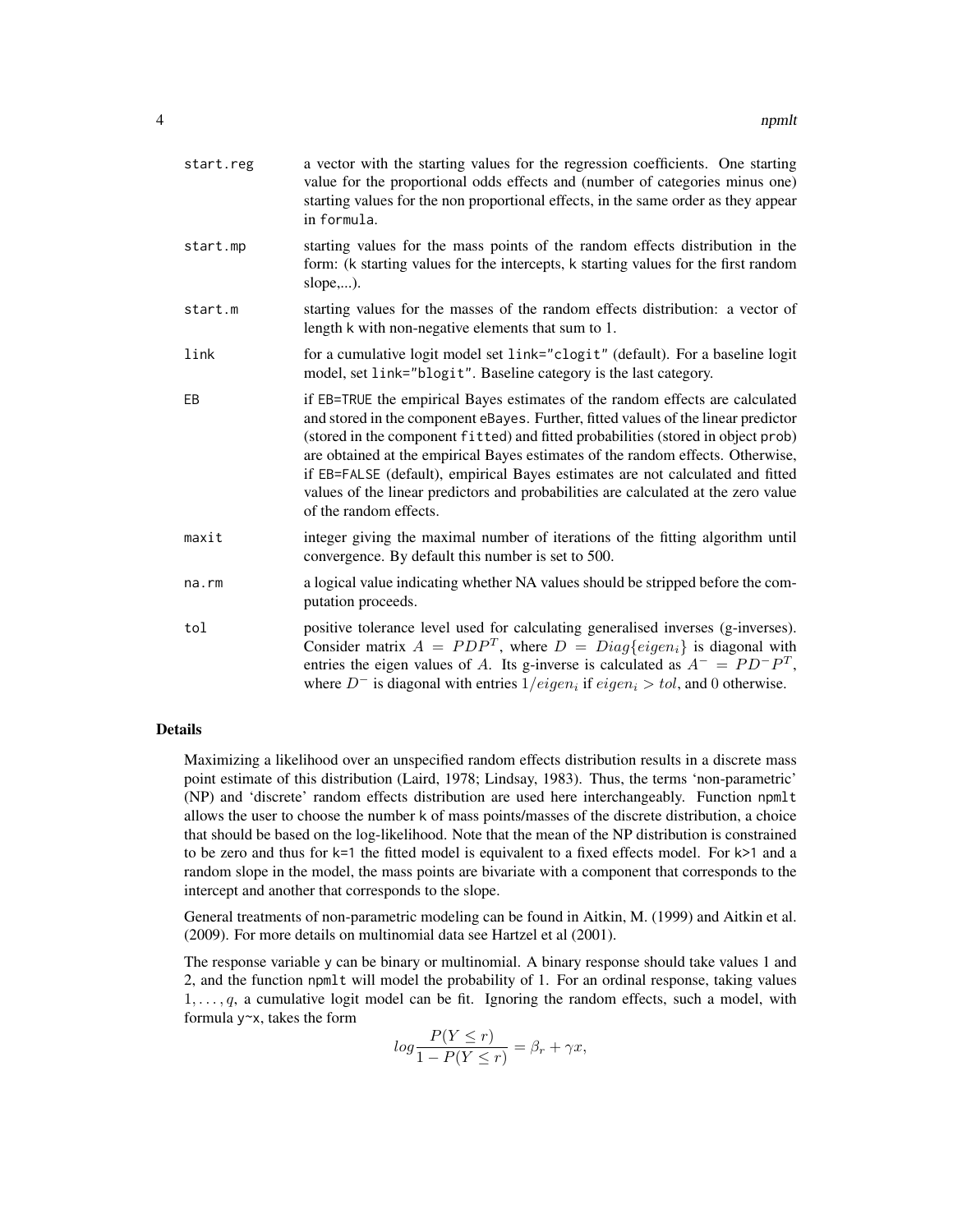npmlt 5

where  $\beta_r$ ,  $r = 1, \ldots, q - 1$ , are the cut-points and  $\gamma$  is the slope. Further, if argument formula.npo is specified as ~x, the model becomes

$$
log\frac{P(Y \le r)}{1 - P(Y \le r)} = \beta_r + \gamma_r x,
$$

Similarly, for a nominal response with q categories, a baseline logit model can be fit. The fixed effects part of the model,  $y \sim x$ , takes the form,

$$
log\frac{P(Y=r)}{P(Y=q)} = \beta_r + \gamma x,
$$

where  $r = 1, \ldots, q - 1$ . Again, formula.npo can be specified as  $\sim x$ , in which case slope  $\gamma$  will be replaced by category specific slopes,  $\gamma_r$ .

The user is provided with the option of specifying starting values for some or all the model parameters. This option allows for starting the algorithm at different starting points, in order to ensure that it has convered to the point of maximum likelihood. Further, if the fitting algorithm fails, the user can start by fitting a less complex model and use the estimates of this model as starting values for the more complex one.

With reference to the tol argument, the fitting algorithm calculates g-inverses of two matrices: 1. the information matrix of the model, and 2. the covariance matrix of multinomial proportions. The covariance matrix of a multinomial proportion p of length q is calculated as  $Diag\{p*\} - p * p *^T$ , where  $p*$  is of length  $q-1$ . A g-inverse for this matrix is needed because elements of  $p*$  can become zero or one.

#### Value

The function npmlt returns an object of class 'npmreg', a list containing at least the following components:

| call            | the matched call.                                                                                                                                    |
|-----------------|------------------------------------------------------------------------------------------------------------------------------------------------------|
| formula         | the formula supplied.                                                                                                                                |
| formula.npo     | the formula for the non proportional odds supplied.                                                                                                  |
| random          | the random effects formula supplied.                                                                                                                 |
| coefficients    | a named vector of regression coefficients.                                                                                                           |
| mass.points     | a vector or a table that contains the mass point estimates.                                                                                          |
| masses          | the masses (probabilities) corresponding to the mass points.                                                                                         |
| vcvremat        | the estimated variance-covariance matrix of the random effects.                                                                                      |
| var.cor.mat     | the estimated variance-covariance matrix of the random effects, with the upper<br>triangular covariances replaced by the corresponding correlations. |
| m2LogL          | minus twice the maximized log-likelihood of the chosen model.                                                                                        |
| SE.coefficients |                                                                                                                                                      |
|                 | a named vector of standard errors of the estimated regression coefficients.                                                                          |
|                 | SE mass points a vector or a table that contains the the standard errors of the estimated mass<br>points.                                            |
| SE.masses       | the standard errors of the estimated masses.                                                                                                         |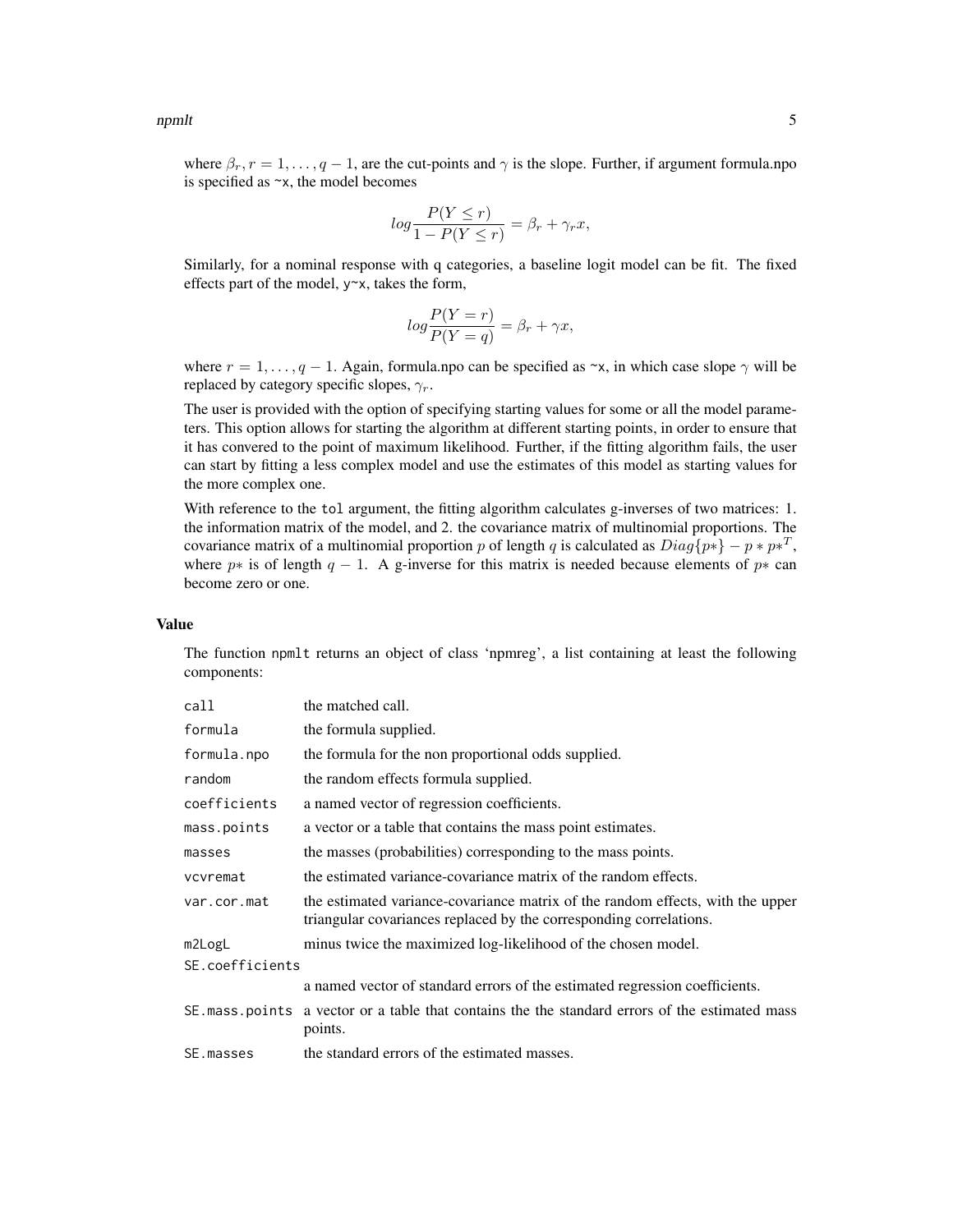<span id="page-5-0"></span>

| <b>VRESE</b> | the standard errors of the estimates of the variances of random effects.                                                                                                                                                                                                                                |
|--------------|---------------------------------------------------------------------------------------------------------------------------------------------------------------------------------------------------------------------------------------------------------------------------------------------------------|
| CVmat        | the inverse of the observed information matrix of the model.                                                                                                                                                                                                                                            |
| eBayes       | if EB=TRUE it contains the empirical Bayes estimates of the random effects. Oth-<br>erwise it contains vector(s) of zeros.                                                                                                                                                                              |
| fitted       | the fitted values of the linear predictors computed at the empirical Bayes esti-<br>mates of the random effects, if EB=TRUE. Otherwise, if EB=FALSE (default) these<br>fitted values are computed at the zero value of the random effects.                                                              |
| prob         | the estimated probabilities of observing a response at one of the categories.<br>These probabilities are computed at the empirical Bayes estimates of the ran-<br>dom effects, if EB=TRUE. If EB=FALSE (default) these estimated probabilities are<br>computed at the zero value of the random effects. |
| nrp          | number of random slopes specified.                                                                                                                                                                                                                                                                      |
| iter         | the number of iterations of the fitting algorithm.                                                                                                                                                                                                                                                      |
| maxit        | the maximal allowed number of iterations of the fitting algorithm until conver-<br>gence.                                                                                                                                                                                                               |
| flagcvm      | last iteration at which eigenvalue(s) of covariance matrix of multinomial variable<br>were less than tol argument.                                                                                                                                                                                      |
| flaginfo     | last iteration at which eigenvalue(s) of model information matrix were less than<br>tol argument.                                                                                                                                                                                                       |

#### Author(s)

Georgios Papageorgiou <gpapageo@gmail.com> and John Hinde

#### References

Aitkin, M. (1999). A general maximum likelihood analysis of variance components in generalized linear models. Biometrics 55, 117-128.

Aitkin, M., Francis, B., Hinde, J., and Darnell, R. (2009). Statistical Modelling in R. Oxford Statistical Science Series, Oxford, UK.

Hedeker, D. and Gibbons, R. (2006). Longitudinal Data Analysis. Wiley, Palo Alto, CA.

Hartzel, J., Agresti, A., and Caffo, B. (2001). Multinomial logit random effects models. Statistical Modelling, 1(2), 81-102.

Laird, N. (1978). Nonparametric maximum likelihood estimation of a mixing distribution. Journal of the American Statistical Association, 73, 805-811.

Lindsay, B. G. (1983). The geometry of mixture likelihoods, Part II: The exponential family. The Annals of Statistics, 11, 783-792.

### See Also

[allvc](#page-0-0),[summary.npmreg](#page-7-1)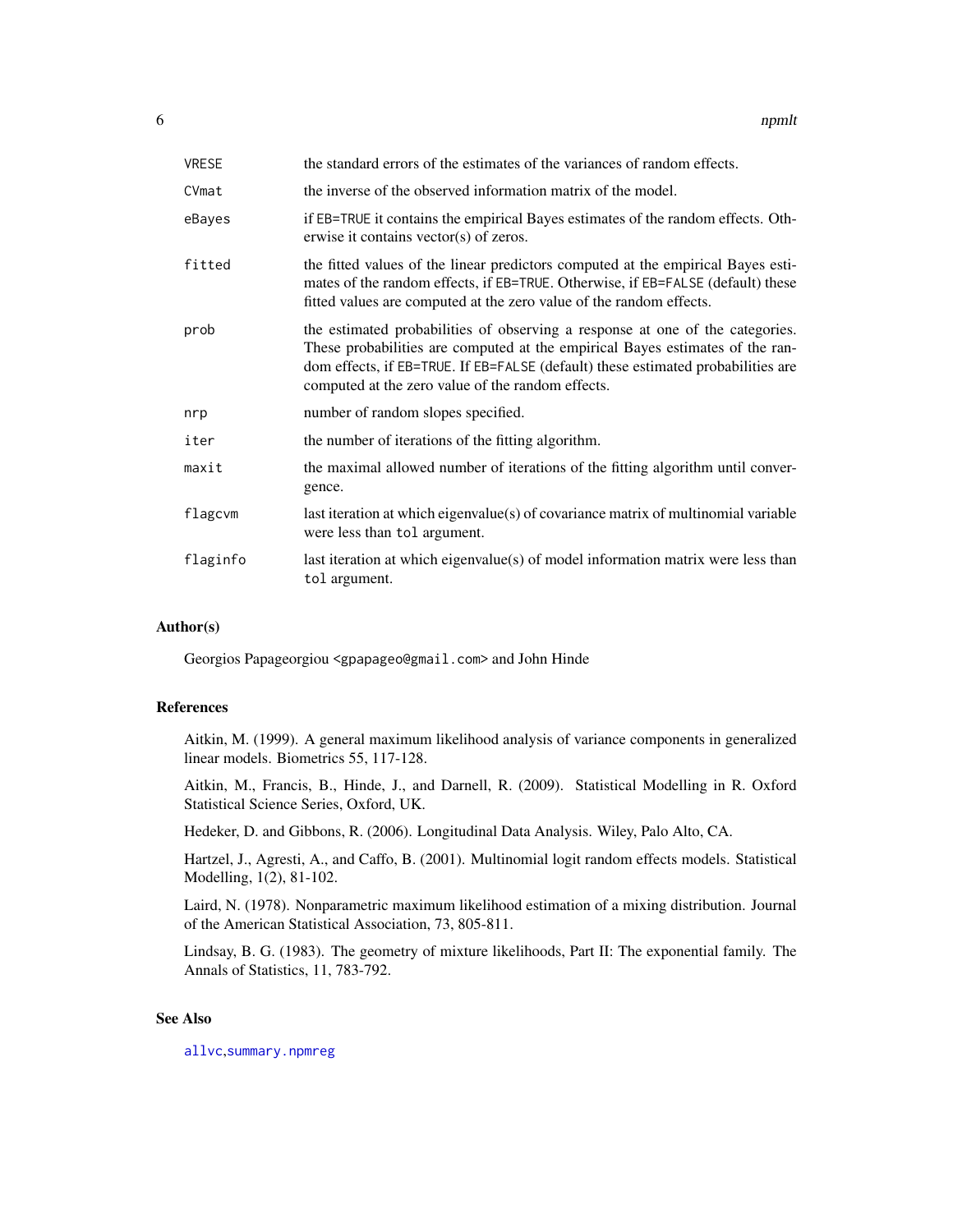#### <span id="page-6-0"></span>schizo za uzorani za uzorani za uzorani za uzorani za uzorani za uzorani za uzorani za uzorani za uzorani za u

#### Examples

```
data(schizo)
attach(schizo)
npmlt(y~trt*sqrt(wk),formula.npo=~trt,random=~1+trt,id=id,k=2,EB=FALSE)
```
schizo *National Institute of Mental Health shizophrenia study*

#### Description

Schizophrenia data from a randomized controlled trial with patients assigned to either drug or placebo group. "Severity of Illness" was measured, at weeks 0,1,...6, on a four category ordered scale: 1. normal or borderline mentally ill, 2. mildly or moderately ill, 3. markedly ill, and 4. severely or among the most extremely ill. Most of the observations where made on weeks 0,1,3, and 6.

#### Usage

data(schizo)

### Format

A data frame with 1603 observations on 437 subjects. Four numerical vectors contain information on

id patient ID.

y ordinal response on a 4 category scale.

trt treatment indicator: 1 for drug, 0 for placebo.

wk week.

#### Source

http://tigger.uic.edu/~hedeker/ml.html

#### References

Hedeker, D. and Gibbons, R. (2006). Longitudinal Data Analysis. Wiley, Palo Alto, CA.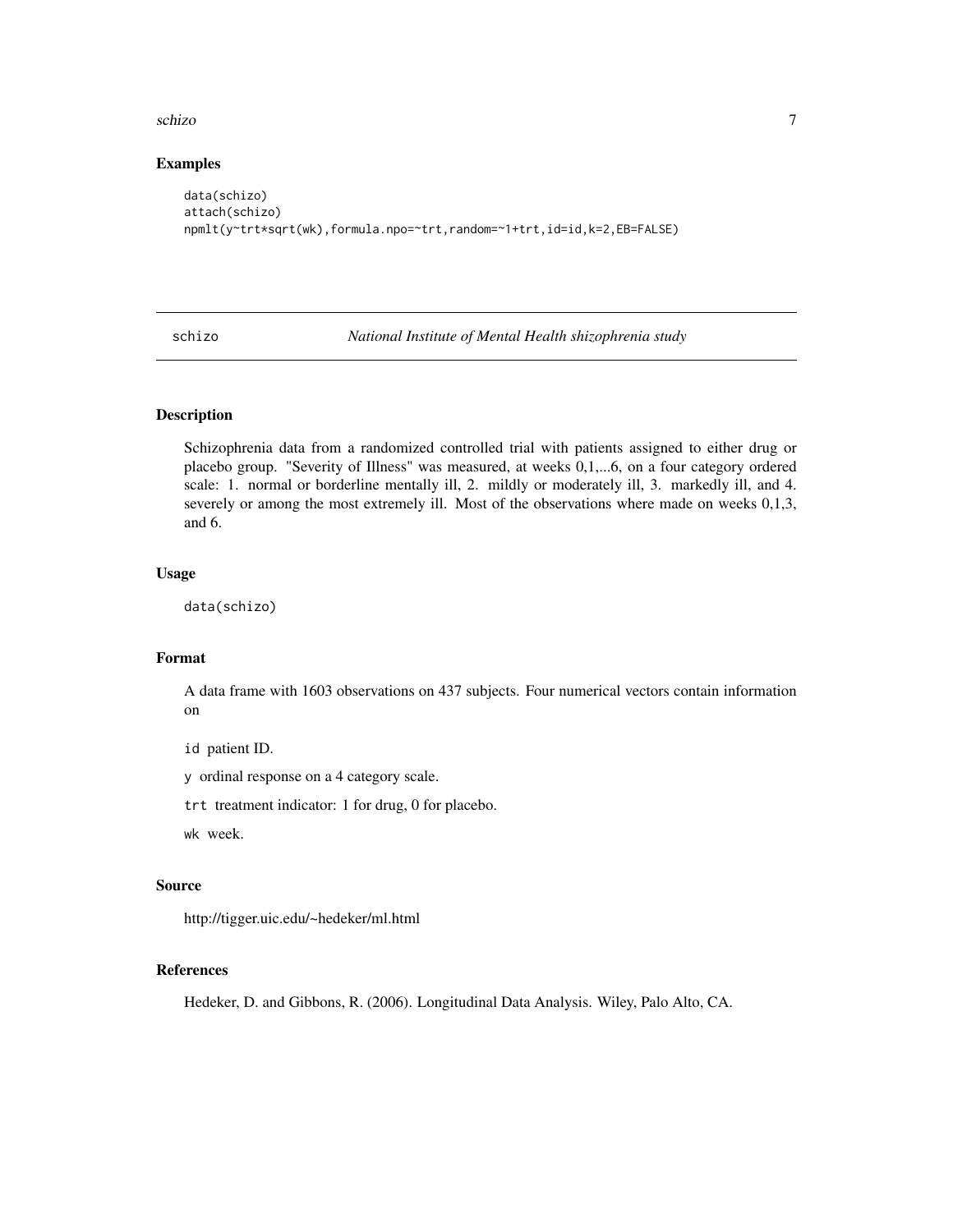<span id="page-7-1"></span><span id="page-7-0"></span>

#### Description

summary and print methods for objects of type npmreg.

#### Usage

```
## S3 method for class 'npmreg'
summary(object,digits = max(3, getOption("digits") - 3),...)
## S3 method for class 'npmreg'
print(x, digits = max(3, getOption("digits") - 3),...)
```
#### Arguments

| object                  | an object of class npmreg.                                        |
|-------------------------|-------------------------------------------------------------------|
| x.                      | an object of class nomeg.                                         |
| digits                  | the minimum number of significant digits to be printed in values. |
| $\cdot$ $\cdot$ $\cdot$ | further arguments, which will mostly be ignored.                  |

#### Details

The function npmlt returns an object of class "npmreg". The function summary (i.e., summary.npmreg) can be used to obtain or print a summary of the results, and the function print (i.e., print.npmreg) to print the results.

#### Value

Summary or print.

#### Author(s)

Georgios Papageorgiou <gpapageo@gmail.com> and John Hinde

#### See Also

[npmlt](#page-2-1)

#### Examples

```
data(schizo)
attach(schizo)
fit1<-npmlt(y~trt*sqrt(wk),formula.npo=~trt,random=~1,id=id,k=2)
print(fit1)
summary(fit1)
```